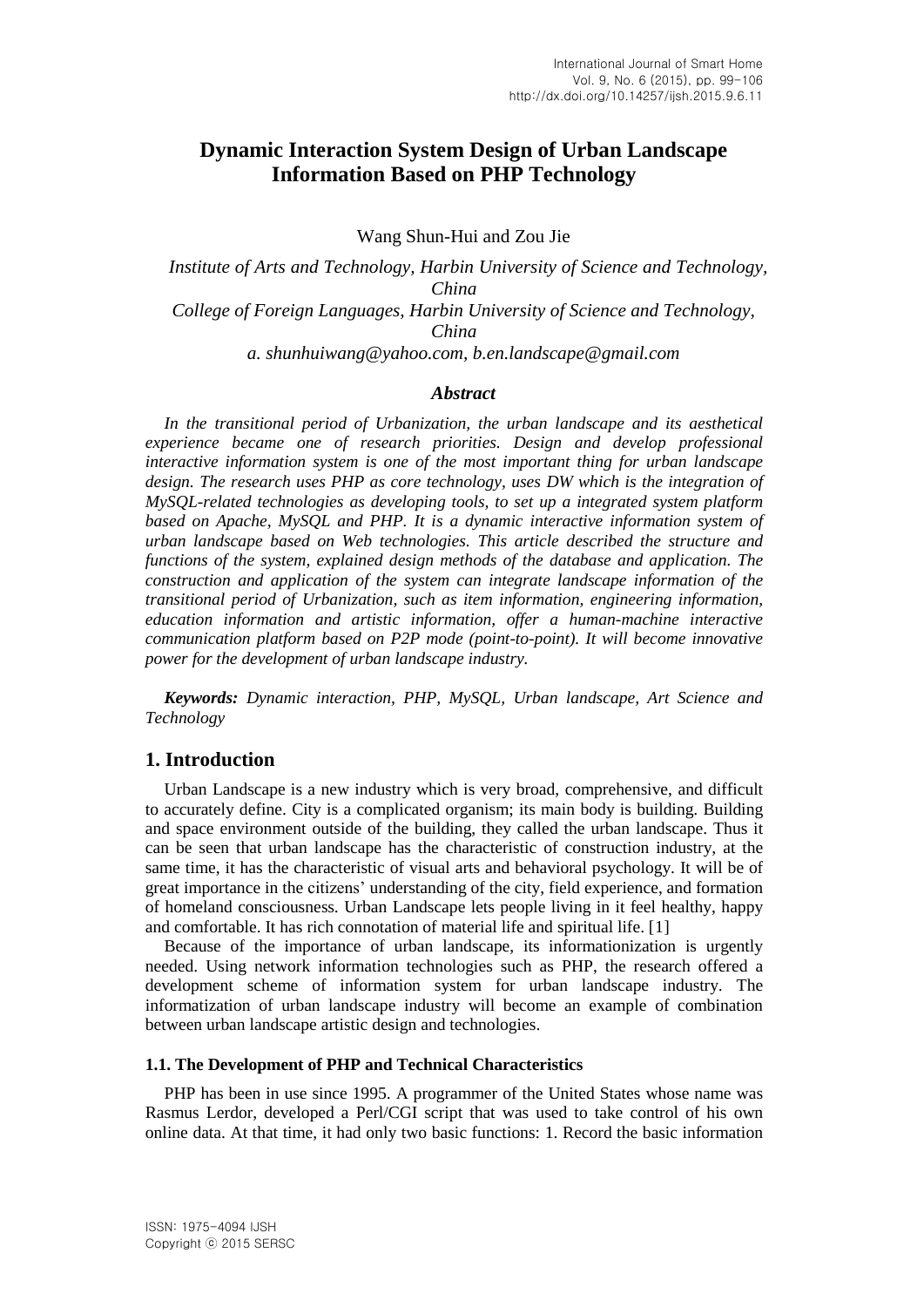of the visitor into log. 2. Page calculated and showed the access number. This script created a technological age, and Lerdorf called it PHP (Personal Home Page).

Later, the developers who like the function gathered together, developed new function which can turn input data of HTML Form to symbolic variable, export and share data to other system. In 1997, PHP2 was published, which was called PHP/FI at that time. In 1998, PHP3 had more than 50000 loyal users as soon as it was born. In 1999, data published by N*etc*raft(a company engaged in the Internet research and analysis) showed that the users of PHP was more than 1 million. At the beginning of 2000, PHP4 was published; data published by N*etc*raft showed that the user was more than 3.6 million. So far, PHP had become one of the most popular scripting languages in the world. According to the most conservative projection, PHP5 have more than 20 million users. PHP 5 developed Object-Oriented functionality, improved Zend Framework, has haven the functional characteristics as first-class programming language.

PHP has a significant advantage over HTML. It can contain HTML tags, script command and COM components. It has the functions of adding interactive content to the page, creating the HTML page as a Web application. The users of PHP don't need to use a particular browser; they can use ordinary browsers that can perform HTML code. All the PHP scripting language can be executed in the Web server, its source code will not be transmitted to the client browser, greatly reduce the risk that source program will be stolen, improve the security of the system.[2]Using PHP as the core technology is the choice of most websites, as shown in Figure 1.



**Figure 1. The Model of Core Technology of the Network Information System**

PHP is script-embedded language; absorb the advantages of a variety of languages such as C, Perl, and JavaScript. The code is tight, grammatical structure is clear. The main technical features include data type, identifier, control statement, character string, POSIX, function, array, OOP, *etc*.

PHP is by far the most popular network system construction and web development language. From the speed, memory management, database collocation, portability and development costs, such as point of view, have comprehensive advantages. Many of the world's famous web sites using PHP core technology, most at the same time using Linux and MySQL database. As shown in table 1.

| WebSite          | Programming Language | OS             | Database |  |
|------------------|----------------------|----------------|----------|--|
| Facebook         | PHP                  | Linux+Apache   | MySQL    |  |
| Yahoo            | PHP                  | FreeBSD+Apache | MySQL    |  |
| Baidu            | PHP                  | Linux+Apache   | MySQL    |  |
| Wikipedia        | PHP                  | Linux+Apache   | MySQL    |  |
| Taobao           | PHP                  | Linux          | Oracle   |  |
| Sina             | PHP                  | Linux+Apache   | MySQL    |  |
| <b>BKOHTAKTE</b> | PHP                  | Linux+Apache   | MySQL    |  |
| Tumblr           | PHP                  | Linux+Apache   | MySQL    |  |

**Table 1. Famous Website Using PHP Technology**

#### **1.2. The Creation of System and DW Development Environment**

PHP can create development environment or run network system by the PHP technical support. Under the Windows system, it can install LLS or Apache web server. Under the Linux system, can use Apache as server.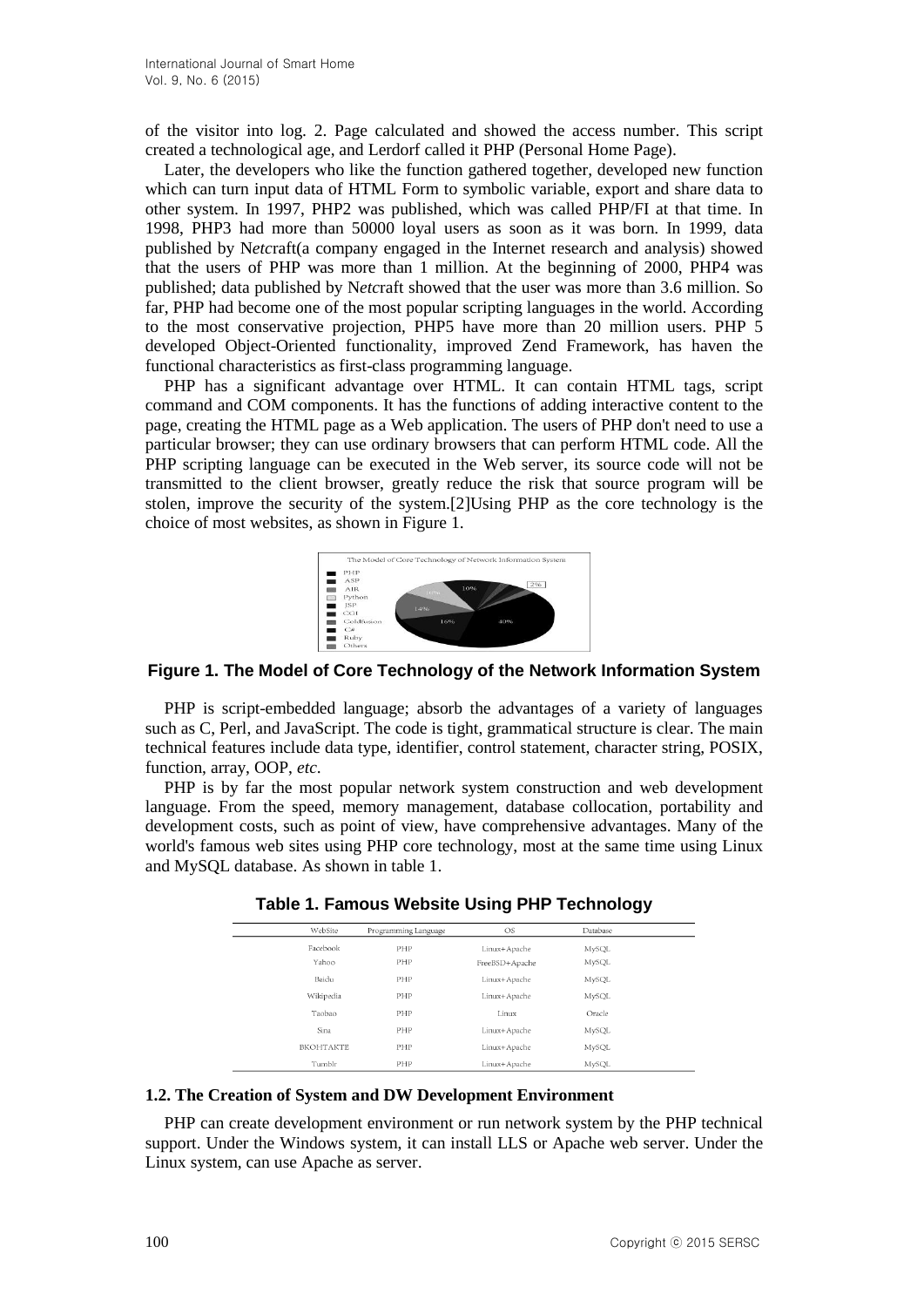PHP can choose code editor widely. Under the Linux system, Bluefish can be chosen. Under the Windows system, DW (Dreamweaver), Notepad++, PDT, Zend Studio can be chosen. Each of the code editor above has advantages, here we chose more popular DW (Dreamweaver). DW integrates a variety of key technologies, such as AJAX, CSS, HTML, JavaScript, PHP, XML, and so on. It is called one-stop application program. DW is able to write and manage the code efficiently, highlight grammar, realize code completion. It can be used to develop the cutting edge of the network information system. [3]

To build the information system based on PHP, we have to install the Apache web server program and SQL server (the latter is recommended to use MySQL). The three software were being selected because their additional uses are mature in technology, and there is all low-cost open source software.

# **2. The Construction and Whole Design Thinking of the Dynamic Interactive Information System Of Urban Landscape**

By the dynamic interactive information system of urban landscape, we can collect landscape information, discuss the urban construction regulations, and solicit suggestions for the construction of public area of the city. It can help us to promote the urban grade around the city, and improve the human settlements environment. Through the browser on the client devices of computer or mobile phone, the citizens can visit the system; realize the interaction with urban management, policy making, development parties, and the researchers of urban landscape. The system has functions of user registration, logging, and research online. It makes it possible that different user's access to the same address. System can realize the user register, login, online research, file downloads, e-paper, and even for different landscape project related functions such as Internet voting. According to the requirements of the system, different user's access to the same address show different page also will be one of the basic functions of this system.

#### **2.1. Operating Principle of Dynamic Pages**

In order to achieve the above functions, must have a dynamic page technology support. Dynamic pages are a kind of web technology against static web pages. Static web pages as soon as created by html code, contents of the pages and show effects cannot be changed. But contents of dynamic pages can be changed by time, environment, and the results of the database operation. It is not directly related to all kinds of the display of dynamic arrows, the dynamic effects on the vision like rolling captions. These just are the representations. No matter whether have dynamic effect, as long as the pages created by dynamic web technology, all can be called dynamic pages. [4]



**Figure 2. Working Principle of Urban Landscape Dynamic Interaction Information System**

Dynamic pages need to have technical support database as the background. The coordination between downstage page and back-end database realized dynamic update of page. Its working principle is as follows: client-browser sends out requests by opening the dynamic page, after the server received the request signal, the web page will be sent to the server. The network server will validate the legitimacy of the request, if the request has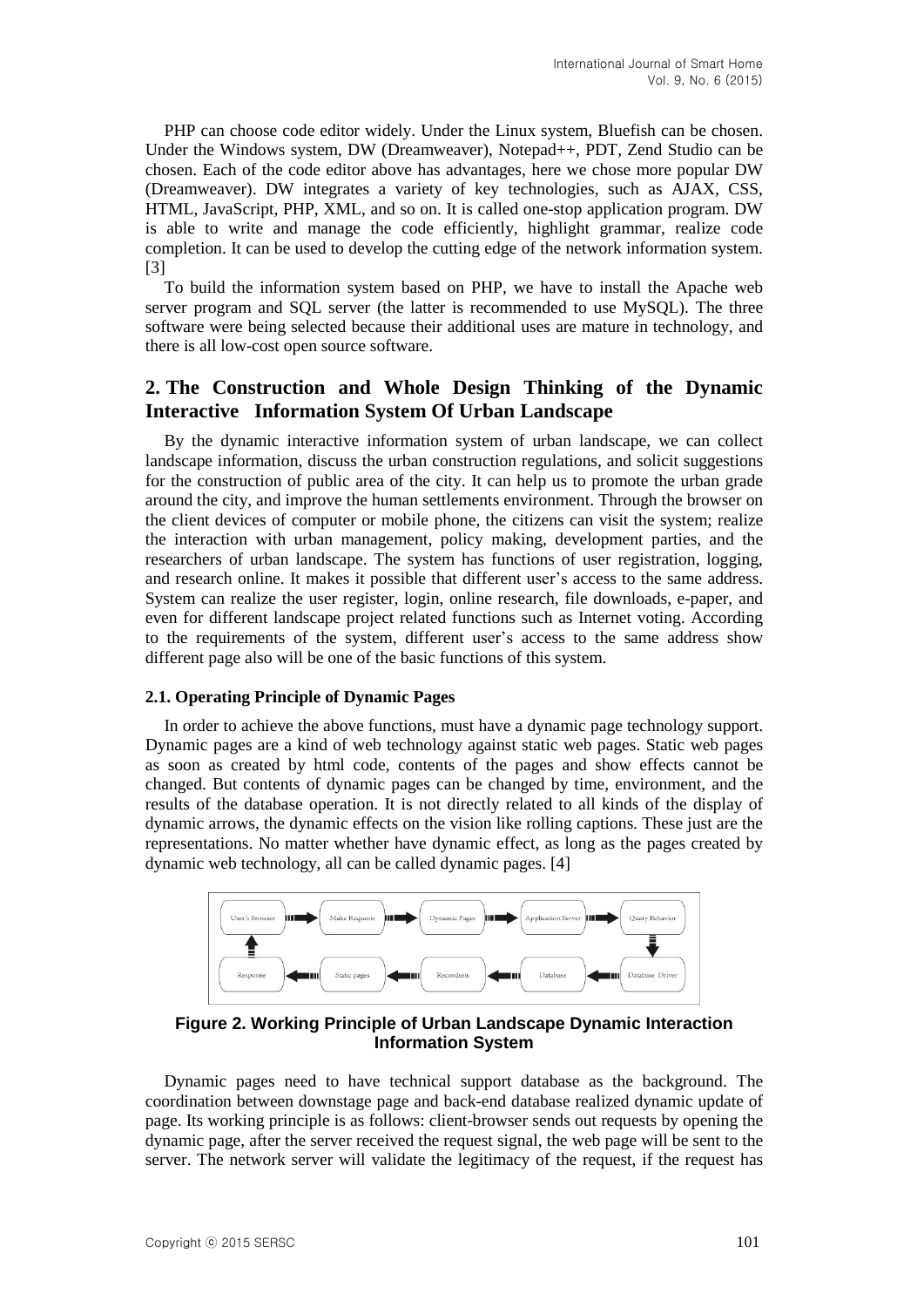been verified, will be sent to the database driver. The database driver make queries to the back-end database send back record set to database driver. Then the record set will be sent to the server. Finally, the server inserts data to a web page. Static web pages will be turned from dynamic pages, and then be sent to client-browser. Client-browser will explain and transform HTML language; the results can be seen at user's display.

### **2.2. The Whole Design Thinking and Construction**

The whole design thinking includes the way of content presentation, the way of browsing, the way of dynamic interaction, the system feature set, visual effect and User's interaction experience. We must consider how to meet the demands of users who need a variety of urban landscape information, in order to construct and use the system better.

After the functional orientation has been done, we have to plan the construction of the system. Because network information system uses tree structure, the division of level and connection between each part are important. The construction of the interactive information system of urban landscape is shown in Figure 3.



**Figure 3. Model of Information Categories**

Based on above construction, according to main content, the leading page, the index page, and inside pages will be planned. According to schedule t designed, the work will be divided to project managers, planners, visual effect engineer and programming engineer. In their joint efforts, the development of the system will be done.

## **2.3. Development and Design of the Interactive Information System of Urban LandsCape**

Database is important backend technology for the interactive information system. Database is made of a number of data tables directly related to the system, and a number of databases crease the relational database. Data table is made up of several variable fields. The type of field is rich, including auto number, remark, text, number, currency, date and time, OLE object(object linking embedded, referring to the picture and sound, *etc*), hyperlink, and soon.  $SOL$  (Structured query language) is structured query language; its effect is to query the database records, process data through commands. It also can realize remote data processing by programming language such as PHP. SQL was first postulated by E.F.Codd in 1970. After several years of development, it was developed to standard language of commercial database by IBM. In 1986, ANSI(American national standards institute) takes SQL as national standard. SQL command type includes two types: DDL (Date definiton language) and DML(Date Manipulation language). The main commands include CREATE, ALTER, DROP, SELECT, ORDER BY, GROUP BY, HAVING, DISTINCT, LIMIT, INSERT, UPDATE, DELETE, *etc*. The interactive information system of urban landscape uses MySQL as database server. [5] Its ER Model to Relations is shown as Figure 4.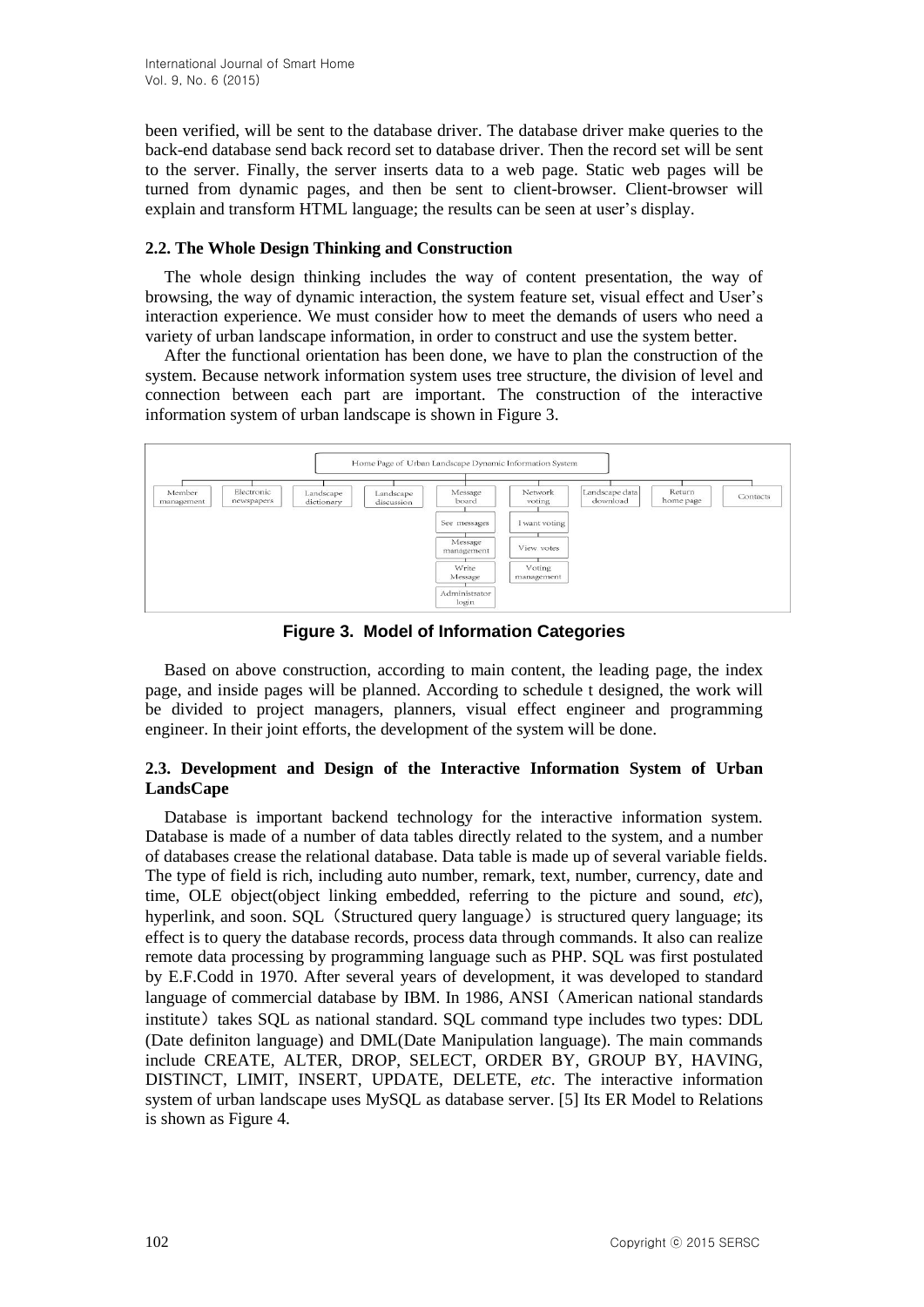

**Figure 4. E-R Model of Urban Landscape Information System**

## **3. Application of Dynamic Page Technology in the Dynamic Interactive Information System**

**3.1. Design of the Dynamic Interactive Information System of Urban Landscape by PHP-In The Case Of Member Login Module**

**PHP Technology And Dynamic Page Structure:** PHP is a kind of HTML document that can be implemented on the server side, execute script by WEB server, create the HTML language, then applied to the front, file name is "\*.php". The basic mechanism includes 4 parts: 1. HTML-tags. All the HTML-tags can be used in PHP. 2. PHP verbal order is located in the <? PHP > tag. 3. Include function. Call the other code on the server side. 4. Scripting language. C,Java,Perl, all can be used by PHP, Enhance the function of programming. [6]

**3.1.2. Design of System Login Modules for the System:** System login modules are embodied in effective management of EV members. When users logged into the system remotely, they firstly contact the system login module. This module is important way for the system to identify users, is basis for system to lead the users into different pages. The users register information to the database through registration page, the system read and verify the user's information from database. In the process, the key is the collocation between downstage page and background database. The system login modules of the system are shown in Figure 5.The fields of the data table is shown in Table 2.



**Figure 5. Members Login Module Running Model of Urban Landscape Information System**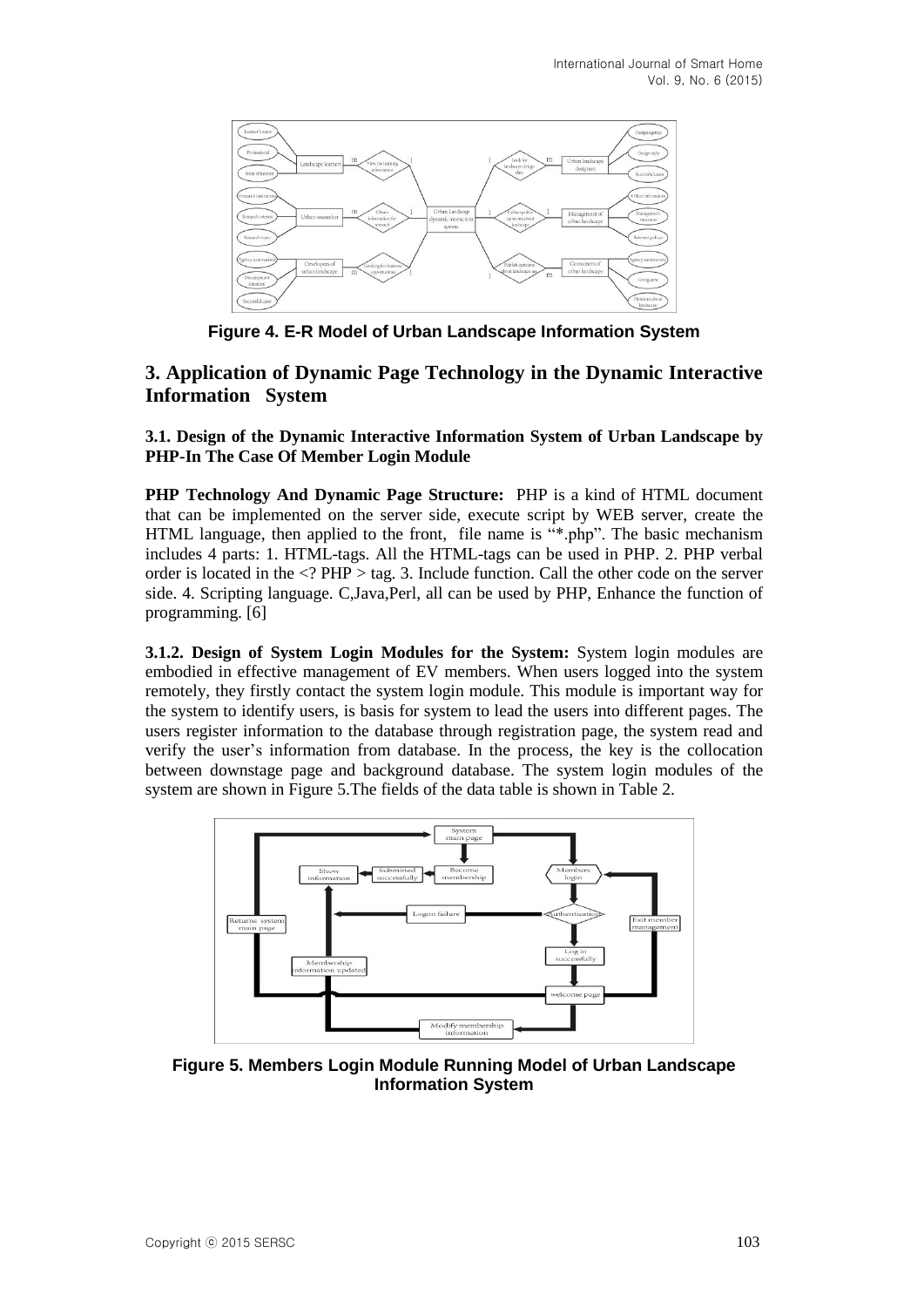| Field           | Type          | Length | Instructions                                                               |  |
|-----------------|---------------|--------|----------------------------------------------------------------------------|--|
| Landscape_id    | Integer       | 11     | Save the membership record number, automatically generated by the database |  |
| Landscape_no    | <b>String</b> | 14     | Save the member account, finite length is 14 characters                    |  |
| Landscape_pwd   | <b>String</b> | 10     | Save the member password, finite length for 10 characters                  |  |
| Landscape_name  | String        | 40     | Save the member name, finite length is 40 characters                       |  |
| Landscape_sex   | Integer       |        | Save the gender                                                            |  |
| Landscape_birth | String        | 10     | Save the birthday, user input 8 code date format                           |  |
| Landscape_add   | <b>String</b> | 200    | Save the address, finite length is 200 characters                          |  |
| Landscape_tel   | String        | 14     | Save the phone, finite length is 14 characters                             |  |
| Landscape email | <b>String</b> | 100    | Save the email, finite length is 100 characters                            |  |

### **Table 2. Field Design of Members Login Module**

### **3.2. Application of Dynamic Web Page in the Dynamic Interactive Information System of Urban Landscape**

The grammar of PHP is very near to C language, programming style is near to  $C_{++}$ , put the code in the descriptor  $\langle ?\rangle$ php PHP  $?$  >. In the process of building foreground and background, we used MySQL. In the PHP sentences inserted in HTML pages, specify the alternative paths such as the name of the database server, account number and password, put in the sentence of connecting to the database, then we can write SQL query statement. The query results in the form of a record set, display on the html page by echo or printf function, then return to the client browser. The system uses MySQL database server, the development process is as follows [7].

The database is installed on the computer called"institute of art and technology", set up a user account as"landscape group". In the database"urban\_landscape", there is a table called"information system".There are three fields: Developer, Planners, and Designer. Users can not see that PHP is performed on the server side. The result will return to the user's browser.

<html>

 $<$ body $>$ 

 $\langle$ ?php

\$db=mysql\_connect("institute of art and technology", "landscape\_group");//mysql\_connect() specify a user name(institute of art and technology ) connect to the databaseon the specified computer  $\alpha$  (landscape group), save the structure resulting from the connection to variable  $\delta$ db

mysql\_select\_db("urban\_landscape",\$db);//mysql\_select\_db ( ) account data to operate is (urban\_landscape)

\$result=mysql\_query("SELECT\*FROM information\_system"\$db);//mysql\_query() make use of the connection according to the results is \$db,the function to submit SQL query for MYSQL.recordset returned is stored to\$result.

printf("<table border=1>\n>");

printf("<tr><td>Landscape planners</td><td>Landscape

developers</td><td>Landscape designers/td></tr>></tm>'); while(\$myrow=mysql\_f*etc*h\_row(\$res-ult)); //mysql\_f*etc*h\_rowexplain\$result,it return to the first array, use data subscript to access records in the field.the subscript of first field is 0, the subscript of second field is 1, and so on.

{printf("<tr><td>%s</td><td>%s</td><td>%s</td></tr>\n",\$myrow[1]

\$myrow[2],\$myrow=[3]);//shown the table of city landscape project information of three fields related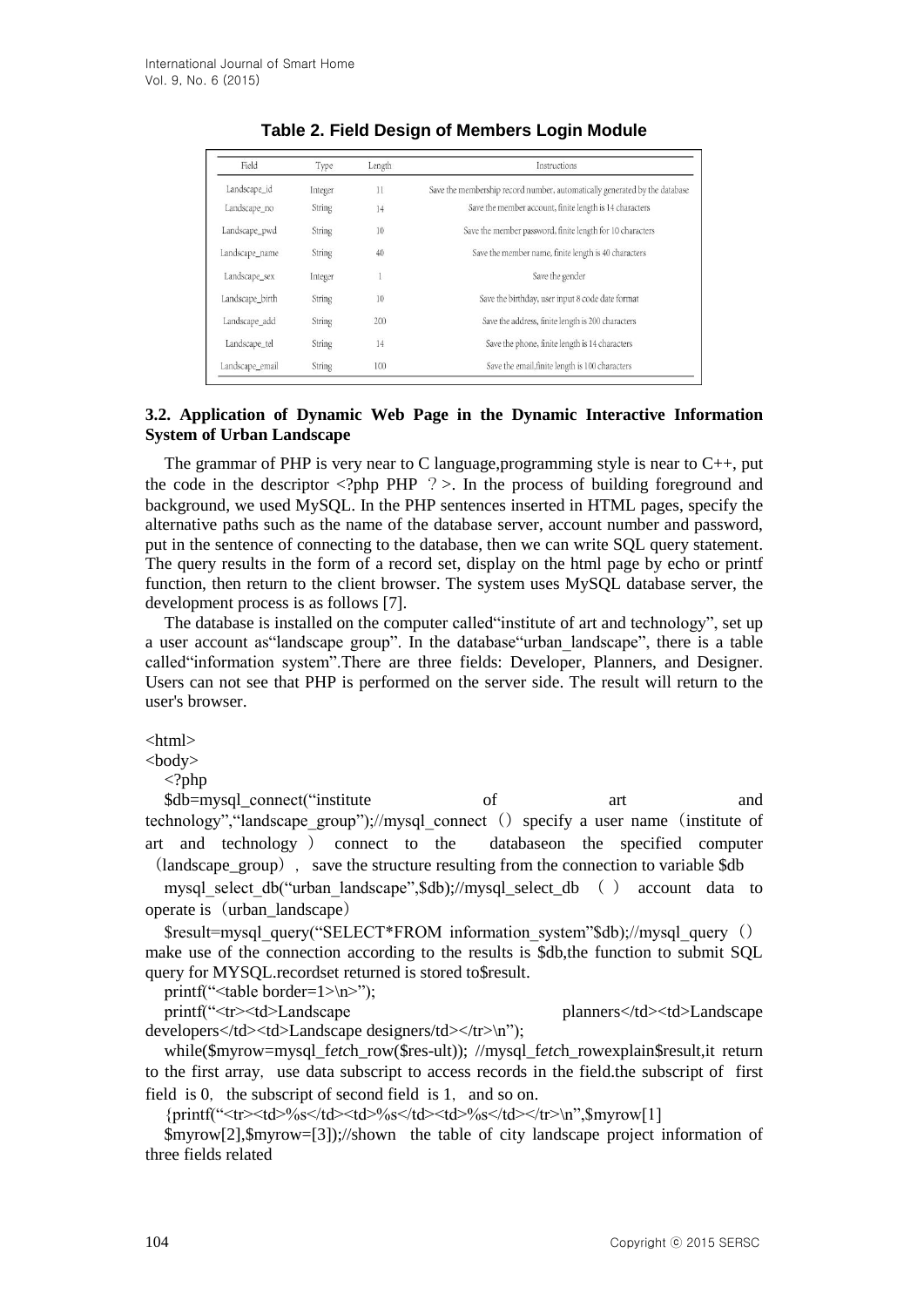```
}
printf("<table >\n>");
?>
</body>
</html>
```
The interaction and dynamic is the key of the system. We must distinguish the identities of users, verify them, ensure the encryption process in transmitting procedure. In the case of user authentication module, crease submit checkuser.php fill, complete inspection operation of user name. The key code is as follows.

```
\langle?php\rangleheader("content-type:text/html;charset=gb_landscape07")
  include"conn/conn.php";
       $username=$_GET['x'];
       $sql=mysql_query("select*from tb_consumer where username='$username'");
       $result=mysql_fetch_array($sql);
       if($result!=false){
        echo("[<font color=red>". Susername."</font>] Sorry, the nickname has already
been registered");
```
}else{

echo("congratulations! The user name  $\leq$  font color = green > ". \$username. " $\lt$  / font  $>$  can register ! ");

}  $\gamma$ 

#### **3.3. Test and Release**

There are many forms to choose, including setting Host WEB, Dedicdinedd Hosting, free space, direct external connection, *etc*. All of them need upload the system page to the remote service by the way of uploading files.The upload ways include browser-based uploads and FTPbased uploads. The former focuses on the free space to upload; there are many restrictions in file size. The latter is convenient to use, but is generally for paying customers.

After multiple tests, the system's main process is: 1. Apply for website. 2. Apply for virtual space. Both of them have free and paid ways. Free ones are affiliate website, is not suitable for the development of this system. The paid ones are more independent, and stable and reliable. Many of ISP (internet service provider) companies provide virtual hosting service to let us choose. The release needs to set internet and firewall, then use FTP upload system, test the local test file for the system in the server.

#### **4. Conclusion**

The interactive information system of urban landscape is important part of strategies of new urban landscape. It has the vital practical significance in the transitional period of urbanization. The research used technologies such as PHP, MySQL, Apache, to build DW development environment, and crease a dynamic interactive information system including urban landscape information, project bidding information, news release, interactive information, and user experience information. The system has the characteristic of urban landscape industry. Considering the requirements of designers, planners, managers and users, we used modern information technologies. It realized the informatization by high integration of arts and information technologies.